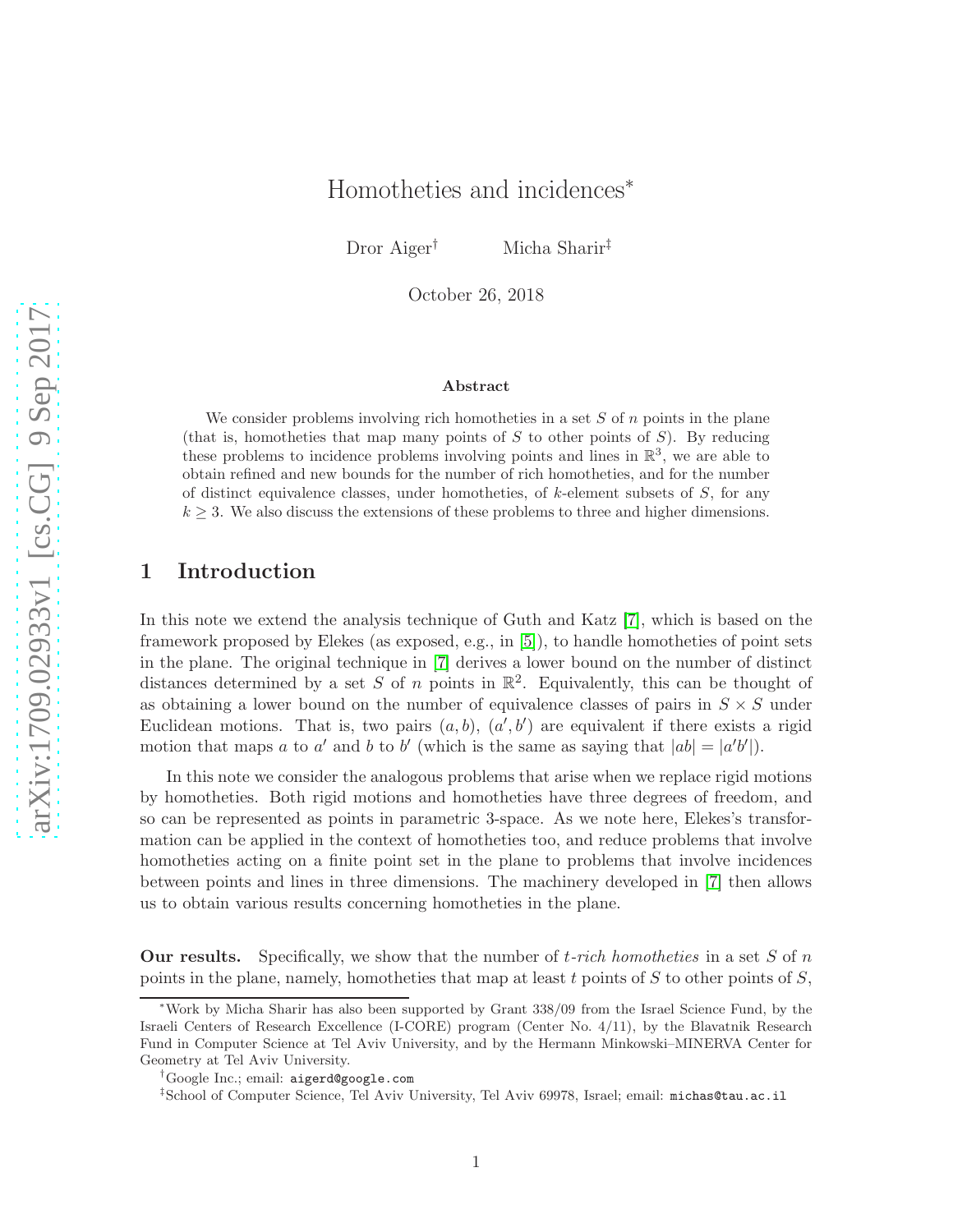is  $O\left(\frac{n^3}{2}\right)$  $\frac{n^3}{t^2} + \frac{n^2\nu^2}{t^3}$  $t^3$ ), where  $\nu$  is the maximum size of a collinear subset of S. We also show, via a simple construction, that the second term cannot be improved. The upper bound is a consequence of a general incidence bound (given in Theorem [2.1](#page-3-0) below) between any set of m homotheties (represented as points in  $\mathbb{R}^3$ ) and N lines of the form  $h_{p,q}$ , for pairs  $p, q \in S$ , where  $h_{p,q}$  is the locus of all homotheties that map p to q (which is indeed a line under a suitable and natural parameterization of homotheties—see below).

We then use this bound to obtain a lower bound on the number of pairwise non-homothetic k-tuples in S. The bound, given in Theorem [2.2,](#page-5-0) is  $\Omega(n^{k-1})$  for  $k \geq 4$ . For  $k = 3$ . the bound depends on the parameter v: it is  $\Omega(n^2)$  if  $\nu = O(n/\sqrt{\log n})$ , and is  $\Omega\left(\frac{n^4}{n^2\log n}\right)$  $\frac{n^4}{\nu^2 \log n}$ otherwise. As noted in [\[12\]](#page-9-2), the bound is worst-case tight for  $k \geq 4$ ; it improves an earlier bound of  $\Omega(n^{k-2})$ . For  $k=3$  an easy upper bound is  $O(n^2)$ , so our bound is optimal in this case too when  $\nu = O(n/\sqrt{\log n}).$ 

Background. Problems involving distinct equivalence classes among k-tuples of point sets, under various transformations, have been posed and investigated quite some time ago. They are mentioned, e.g., in the monographs Brass et al. [\[2\]](#page-9-3) and Pach and Sharir [\[12\]](#page-9-2). Many types of transformations have been considered, including rigid motions, homotheties, similarities, all the way to general affine and projective transformations. The simplest case is where  $k = 2$  and the transformations are rigid motions. In this case, as already noted, the question is how many distinct distances are determined by any set of  $n$  points in the plane. This problem has been almost completely settled in Guth and Katz [\[7\]](#page-9-0), who derived the lower bound  $\Omega(n/\log n)$  for this quantity, almost matching Erdős's upper bound  $O(n/\sqrt{\log n}).$ 

Guth and Katz's solution is based on an ingenious tranformation due to Elekes (exposed, e.g., in [\[5\]](#page-9-1)), which considers a standard representation of rigid motions in the plane as points in parametric 3-space, and maps each pair  $p, q$  of points in the input set S to a line  $h_{p,q}$ , which is the locus of all rigid motions that map  $p$  to  $q$ . (With the right choice of parameterization, given in [\[7\]](#page-9-0),  $h_{p,q}$  is indeed a line.) By deriving new and sharper upper bounds on the number of incidences between points and lines in  $\mathbb{R}^3$ , Guth and Katz were able to obtain upper bounds on the number of t*-rich rigid motions*, namely motions that map at least t points of  $S$  to other points of  $S$ . These bounds, combined with another reduction of Elekes, yield the aforementioned lower bound on the number of distinct distances.

Rudnev [\[14\]](#page-10-0) has later noticed that the same general approach can also handle the case  $k = 3$  for rigid motions, i.e., yield a lower bound on the number of pairwise non-congruent triangles determined by S, and also the case of  $k = 3$  under similarities. Rudney obtained the lower bound  $\Omega(n^2)$  in the former case, and the lower bound  $\Omega(n^2/\log n)$  for the number of pairwise non-similar triangles.

However, as Rudenv was also aware of, the case of similarities has already been handled by Solymosi and Tardos [\[16\]](#page-10-1), before the new algebraic machinery of Guth and Katz came into play. We will also comment on how to handle similarities, in the interest of completeness, but, similar to Rudnev, we do not see a way in which the algebraic technique, powerful as it is, can improve the bound in [\[16\]](#page-10-1).

We therefore focus in this note on homotheties, which seem to have received less attention, and apply the algebraic machinery to obtain the aforementioned results. Problems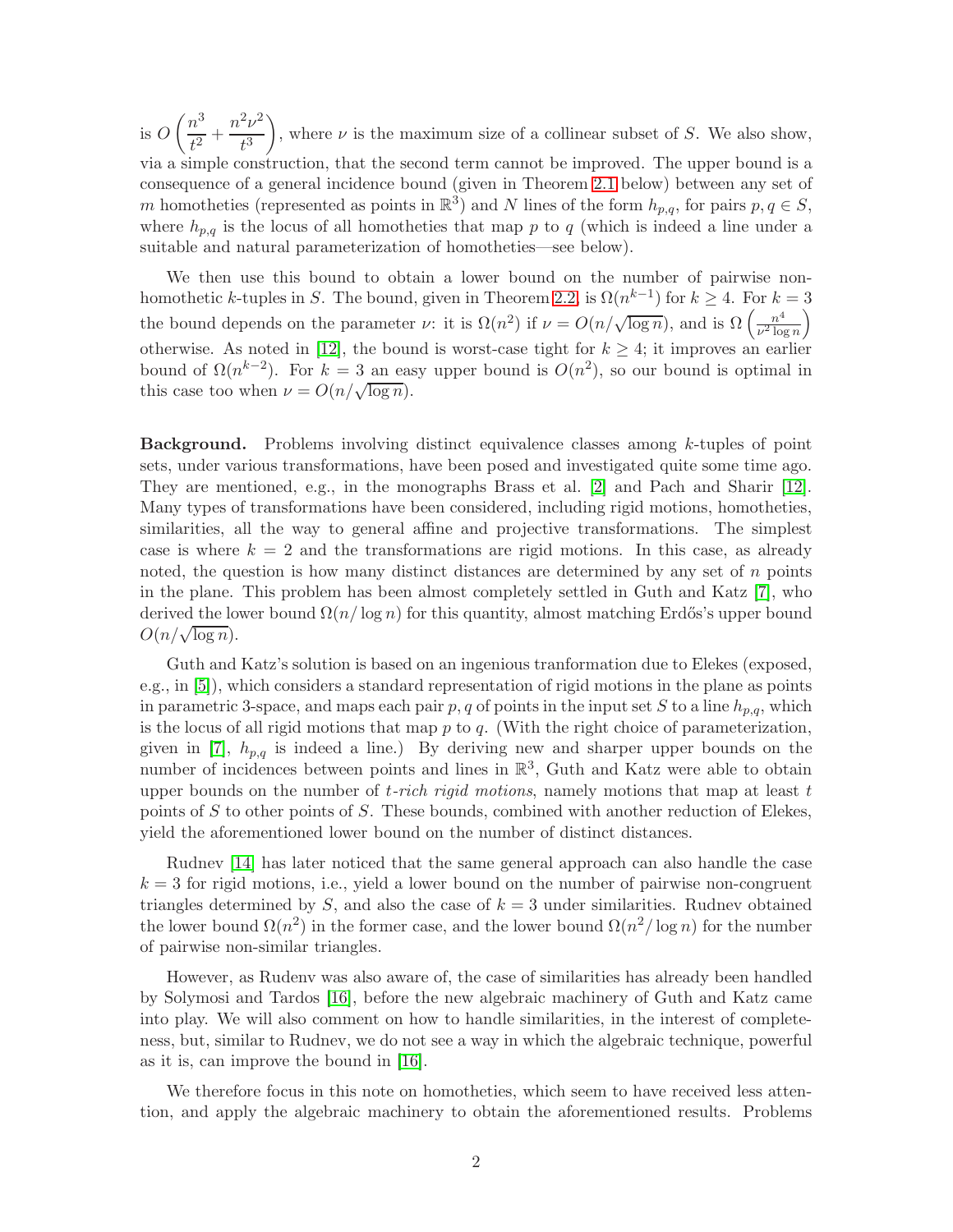involving homotheties have been posed in several earlier works, including Brass [\[1\]](#page-9-4), Brass et al. [\[2\]](#page-9-3), and Pach and Sharir [\[12\]](#page-9-2). The earlier works (going back to van Kreveld and de Berg [\[10\]](#page-9-5)) have mostly considered the "complementary" question of bounding the maximum number of  $k$ -subsets of a set S of n points in the plane that are homothetic to a given k-element "pattern" P. Elekes and Erdős [\[4\]](#page-9-6) (see also Brass [\[1\]](#page-9-4)) have shown that this quantity is  $\Theta(n^{1+1/k})$ , where k is the dimension of the rational affine hull of P. This becomes  $\Theta(n^2)$  for (only) one-dimensional patterns, and can be attained only under certain algebraicity assumptions, as shown in Laczkovich and Ruzsa [\[11\]](#page-9-7). The algorithmic issues of finding the homothetic copies of  $P$  in  $S$  are discussed in [\[1,](#page-9-4) [10\]](#page-9-5).

Various open problems involving homotheties in three and higher dimensions are mentioned in [\[2,](#page-9-3) [12\]](#page-9-2).

### 2 Homotheties in the plane

Each homothetic transformation of the plane (translation and scaling) has three degrees of freedom, and can therefore be represented parametrically as a point in  $\mathbb{R}^3$ . Let us use the representation  $(\xi, \eta, t)$ , where the homothety first scales the plane by t, with respect to the origin, and then translates it by the vector  $(\xi, \eta)$ . That is, the point  $(\xi, \eta, t)$  represents the transformation  $\tau_{\xi,\eta,t}(x) = tx + (\xi,\eta)$ , for  $x \in \mathbb{R}^2$ .

For a pair of points  $p, q \in \mathbb{R}^2$ , the locus in  $\mathbb{R}^3$  of all homotheties  $(\xi, \eta, t)$  that map  $p = (p_x, p_y)$  to  $q = (q_x, q_y)$  is the line  $h_{p,q}$ , given by the equations

$$
\xi = q_x - tp_x
$$

$$
\eta = q_y - tp_y.
$$

Let S be a set of n points in the plane, and let L denote the collection of all  $n^2$  lines  $h_{p,q}$ , for  $p, q \in S$ .

A homothety  $(\xi, \eta, t)$  is incident to t lines  $h_{p_i,q_i}$  of L, for  $i = 1, \ldots, t$ , if and only if it maps  $p_i$  to  $q_i$  for each i. In other words, we can reduce questions about homotheties acting on S to questions about incidences between points and lines in three dimensions.

The latter problem has been studied in Guth and Katz [\[7\]](#page-9-0). The bound that they obtain,<sup>[1](#page-2-0)</sup> for the number of incidences between M points and N lines in  $\mathbb{R}^3$  is

<span id="page-2-1"></span>
$$
I(M,N) = O\left(M^{1/2}N^{3/4} + M^{2/3}N^{1/3}s^{1/3} + M + N\right),\tag{1}
$$

where s is the maximum number of input lines that lie in a common plane.

To apply [\(1\)](#page-2-1) in our context, we estimate the parameter s, in our scenario, as follows. A plane  $\pi$  in  $\mathbb{R}^3$ , with equation  $\mathbf{x} \cdot \mathbf{v} = c$ , for a vector  $\mathbf{v} = (v_1, v_2, v_3)$  and a real c, contains the line  $h_{p,q}$  if

$$
(q - tp) \cdot (v_1, v_2) + tv_3 = c
$$

holds for every t. This happens if and only if p and q lie on the two respective parallel lines  $(in \mathbb{R}^2)$ 

$$
p \cdot (v_1, v_2) = v_3
$$

$$
q \cdot (v_1, v_2) = c.
$$

<span id="page-2-0"></span> $1$ <sup>1</sup> Technically, this bound is implicit in, but directly follows from their results.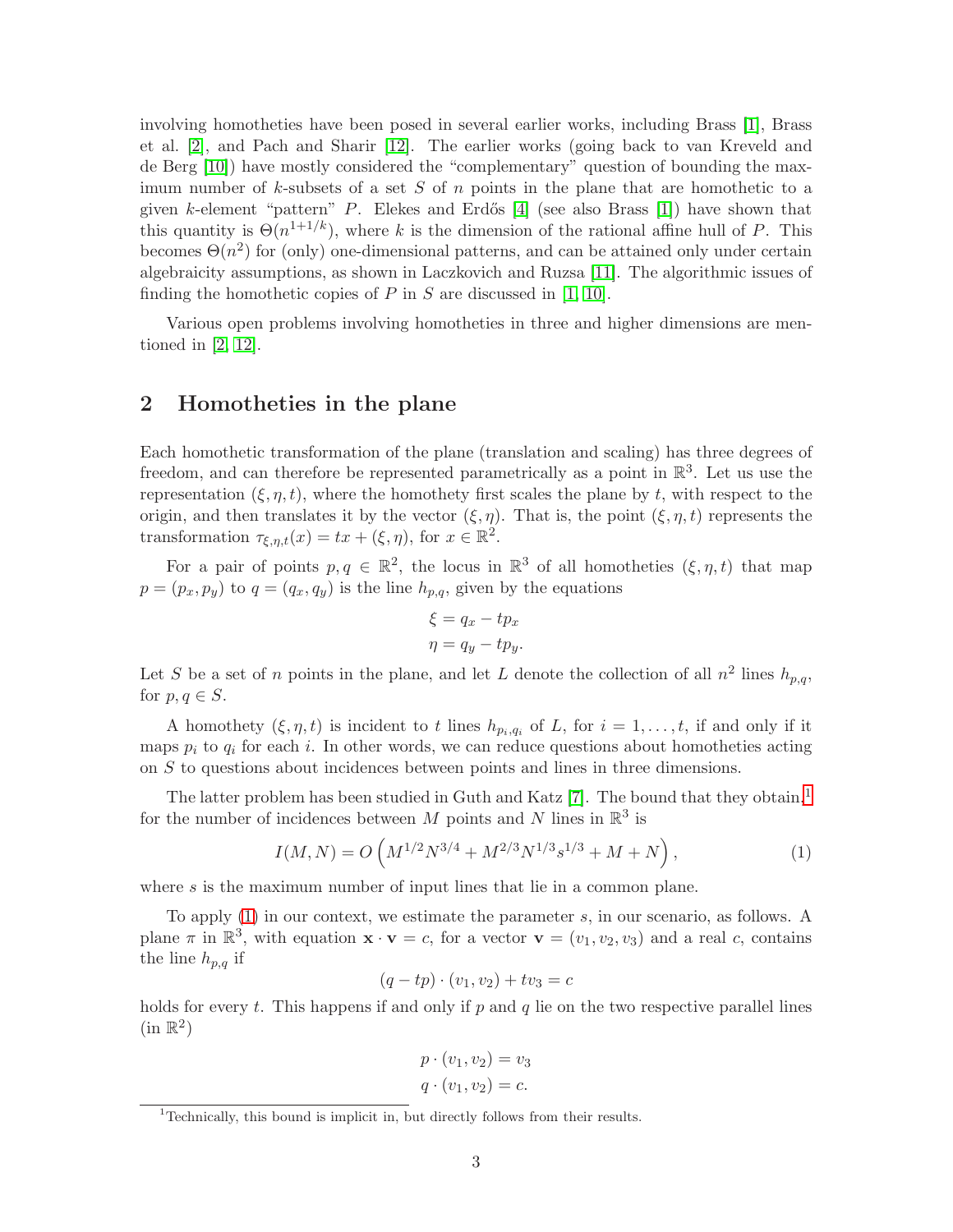That is, in order to apply the incidence bound of Guth and Katz [\[7\]](#page-9-0), we have to control configurations with many points lying on pairs of parallel lines. Actually, since the two lines do not have to be distinct, the parameter that we are after is the maximum number of points of S on any single line. We denote this quantity as  $\nu(S)$ , and put

$$
\mu(S) := \max \left\{ |S \cap \ell| \cdot |S \cap \ell'| \mid \ell \text{ and } \ell' \text{ parallel lines} \right\} = \nu^2(S).
$$

The preceding reasoning then implies that no plane in  $\mathbb{R}^3$  contains more than  $\mu = \mu(S)$ lines of L. Applying the bound in [\(1\)](#page-2-1), we then get the following result.

**Theorem 2.1** Let S be a set of n points in the plane, and put  $\nu = \nu(S)$ . Let L be the set *of the*  $n^2$  lines  $h_{p,q}$ , for  $p, q \in S$ , in  $\mathbb{R}^3$ , and let H *be a set of* m *homotheties of the plane*, *represented as points in* R 3 *. Then the number of incidences between the points in* H *and the lines in* L *satisfies*

<span id="page-3-1"></span><span id="page-3-0"></span>
$$
I(H, L) = O\left(m^{1/2}n^{3/2} + m^{2/3}n^{2/3}\nu^{2/3} + m + n^2\right).
$$
 (2)

*An analogous bound holds if we replace* L *by any subset* L ′ *; the bound is then*

$$
I(H, L') = O\left(m^{1/2} |L'|^{3/4} + m^{2/3} |L'|^{1/3} \nu^{2/3} + m + |L'| \right).
$$

In particular, the number  $M_{\geq t}$  of t-rich homotheties, namely those that map at least t points of  $S$  to other points of  $S$ , satisfies

<span id="page-3-2"></span>
$$
M_{\geq t} = O\left(\frac{n^3}{t^2} + \frac{n^2\nu^2}{t^3} + \frac{n^2}{t}\right) = O\left(\frac{n^3}{t^2} + \frac{n^2\nu^2}{t^3}\right),\tag{3}
$$

since the first term always dominates the third one. This bound follows in a standard manner by denoting by  $H_{\geq t}$  the set of t-rich homotheties, of cardinality  $m = M_{\geq t}$ , and by combining the bound in [\(2\)](#page-3-1) with the inequality  $I(H_{\geq t}, L) \geq tM_{\geq t}$ . Of the remaining two terms, the first (resp., second) term dominates when  $\nu^2 \le nt$  (resp.,  $\nu^2 \ge nt$ ).

Lower bound. We next show that the bound in [\(3\)](#page-3-2) is tight in the worst case when  $\nu \geq \sqrt{n t}$ , that is, when the second term in [\(3\)](#page-3-2) dominates. Assuming<sup>[2](#page-3-3)</sup> that  $n \geq 16t$ , we also have  $\nu \geq 4t$ . Construct the set

$$
S_0 = \{(i,0) \mid i = 1,\ldots,\nu\},\
$$

put  $t = n/\nu$ , create t translated copies of  $S_0$ , denoted as  $S_1, \ldots, S_t$ , and let S be the union of these translated copies. We choose the translation vectors generically, to ensure that no non-horizontal line contains more than two points of S, and that, for any homothety of the plane that maps two horizontal lines that contain copies of  $S_0$  to two other such lines, one of the two source copies is such that none of its points are mapped to points of the corresponding target copy. Clearly,  $\nu(S) = \nu$ . To obtain a homothety that maps at least t points of S to other points of S, we choose a copy  $S_i$  of  $S_0$ , and choose an arithmetic progression in  $S_i$  of at least t elements. To do so, choose the difference of the sequence to

<span id="page-3-3"></span><sup>&</sup>lt;sup>2</sup>For  $n < t$  there are no t-rich homotheties. For  $t < n < 16t$  the upper bound in [\(3\)](#page-3-2) is  $O(t)$ , and a matching lower bound, using a set of n equally spaced points on a line, is easy to derive (unless  $t = n - o(n)$ ).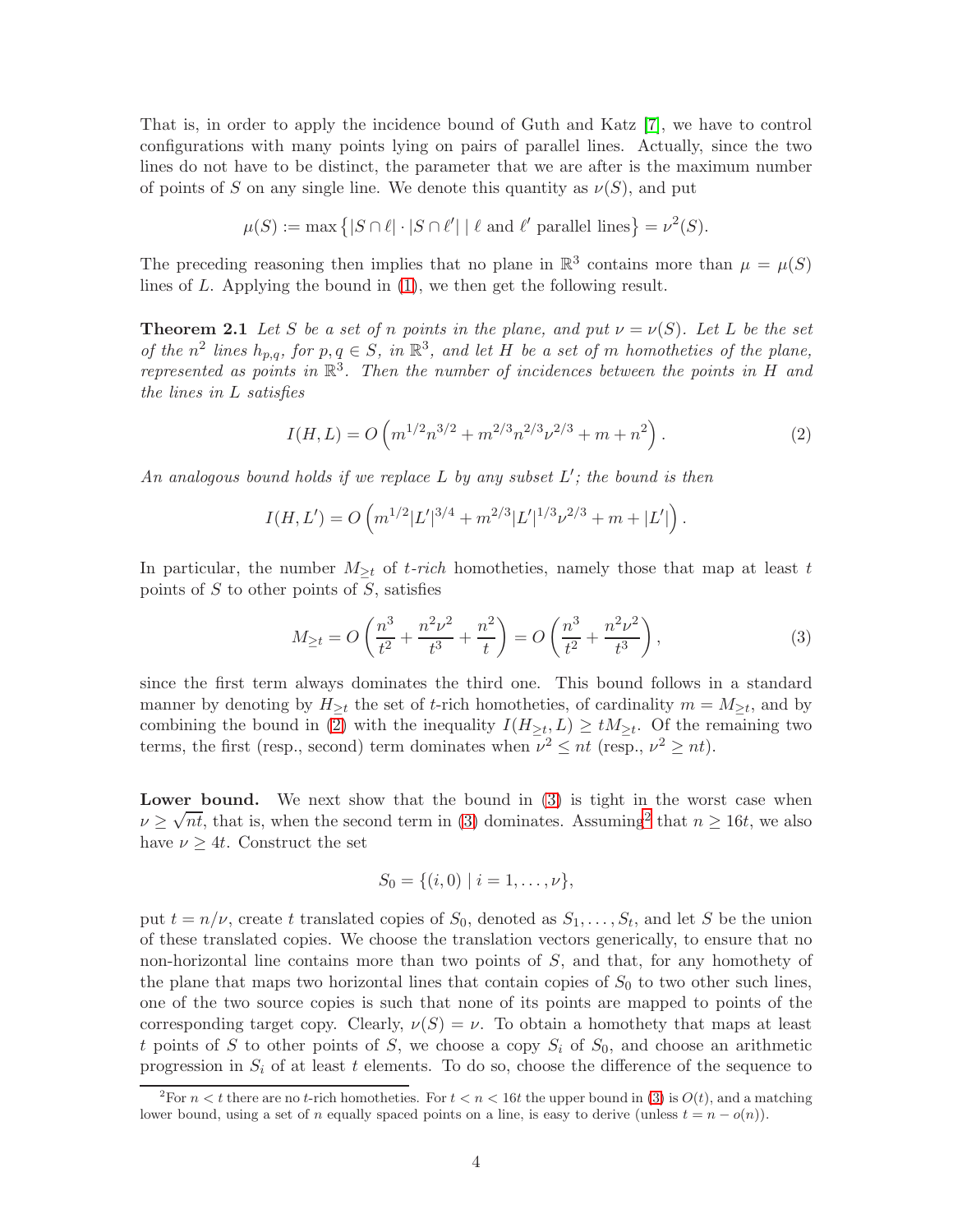be any integer  $1 \leq j \lt \nu/(2t)$ , and start the sequence at the *i*-th element, for any  $i \lt j$ . Denote the resulting sequence as A. Now pick another copy  $S_{i'}$  of  $S_0$ , and choose in it any pair of elements so that they are the first two elements of an arithmetic sequence  $B \subseteq S_{i'}$  of length at least t, and its difference is relatively prime to j. There are  $\Omega(\nu \cdot (\nu/t)) = \Omega(\nu^2/t)$ such pairs in  $S_{i'}$ , a bound that follows from standard properties of Euler's totient function (see, e.g., [\[3,](#page-9-8) Lemma 6.17] and [\[8\]](#page-9-9)). We now map A to B by a homothety.

We claim that all these homotheties are distinct. Indeed, each such homothety is uniquely determined by the choice of the first two elements of A and the first two elements of B. Now, for two homotheties  $\tau_1$ ,  $\tau_2$  to coincide, they must use the same source copy  $S_i$ and the same target copy  $S_{i'}$  of  $S_0$ . Assume that  $\tau_1$  (resp.,  $\tau_2$ ) is determined, as above, by  $p, q \in S_i$  and  $p', q' \in S_{i'}$  (resp., by  $r, s \in S_i$  and  $r', s' \in S_{i'}$ ); to simplify the reasoning, we use these symbols to refer also to the x-coordinates of the preimages of these points on  $S_0$ , with respect to the corresponding translations. Putting  $j = q - p$ ,  $j' = q' - p'$ ,  $a = s - r$ , and  $a' = s' - r'$ , we thus have  $\lambda = j'/j = a'/a$ , where  $\lambda$  is the scaling factor of the homothety  $\tau_1 = \tau_2$ . Since  $j, j'$  and  $a, a'$  are both relatively prime, it follows that  $a = j$  and  $a' = j'$ . We now claim that  $r = p$  too. If not, we have, by construction,  $p, r < j$ . Since p is mapped to p' and r to r', we also have  $\lambda = \frac{r^{\prime} - p^{\prime}}{r - p}$  $\frac{r-p}{r-p}$ , which contradicts the fact that j and j' are relatively prime (as  $|r'-p'| < j'$  and  $|r-p| < j$ ). It now follows that  $(p,q,p',q') = (r,s,r',s')$ , and we thus conclude that distinct quadruples of this kind determine distinct homotheties, as claimed.

The number of such homotheties is thus at least

$$
\Theta(t^2) \cdot \Theta\left(\left(\frac{\nu}{t}\right)^2 \cdot \frac{\nu^2}{t}\right) = \Theta\left(\frac{n^2}{\nu^2} \cdot \frac{\nu^4}{t^3}\right) = \Theta\left(\frac{n^2 \nu^2}{t^3}\right).
$$

Unfortunately, we still do not know whether the bound [\(3\)](#page-3-2) is tight also for the case  $\nu < \sqrt{n t}$ .

Lower bound for distinct homothety classes. Let S be a set of n points in the plane, and let  $k \geq 3$  be an integer parameter. Two ordered k-tuples  $(a_1, \ldots, a_k)$ ,  $(b_1, \ldots, b_k)$  are said to be *equivalent* under a homothety if there exists a homothety that maps  $a_i$  to  $b_i$ , for each i. We want to obtain a lower bound on the number of distinct equivalence classes of k-element subsets of S under homotheties. This is done using the following variant of Elekes's tranformation.

Let Q denote the set of all  $2k$ -tuples  $(a_1, \ldots, a_k, b_1, \ldots, b_k)$  of elements of S, with the  $a_i$ 's all distinct and the  $b_i$ 's all distinct, such that  $(a_1, \ldots, a_k)$  is equivalent to  $(b_1, \ldots, b_k)$ under a homothety. Let  $x$  denote the number of distinct equivalence classes of  $k$ -tuples, and let  $E_1, \ldots, E_x$  denote the classes themselves. Clearly, we have, by the Cauchy-Schwarz inequality,

$$
|Q| = \sum_{i=1}^{x} { |E_i| \choose 2} = \frac{1}{2} \sum_{i=1}^{x} |E_i|^2 - \frac{1}{2} \sum_{i=1}^{x} |E_i| \ge \frac{1}{2x} \left( \sum_{i=1}^{x} |E_i| \right)^2 - \frac{1}{2} \sum_{i=1}^{x} |E_i| = \Omega \left( \frac{n^{2k}}{x} \right),
$$

where the last inequality holds if we assume that  $x \ll n^k$  (otherwise we get a better lower bound than the one we aim for—see the introduction and Theorem [2.2](#page-5-0) below).

For an upper bound on  $|Q|$ , we note that every homothety that maps exactly t points of  $S$  to  $t$  other points generates

$$
t(t-1)\cdots(t-k+1)\leq t^k
$$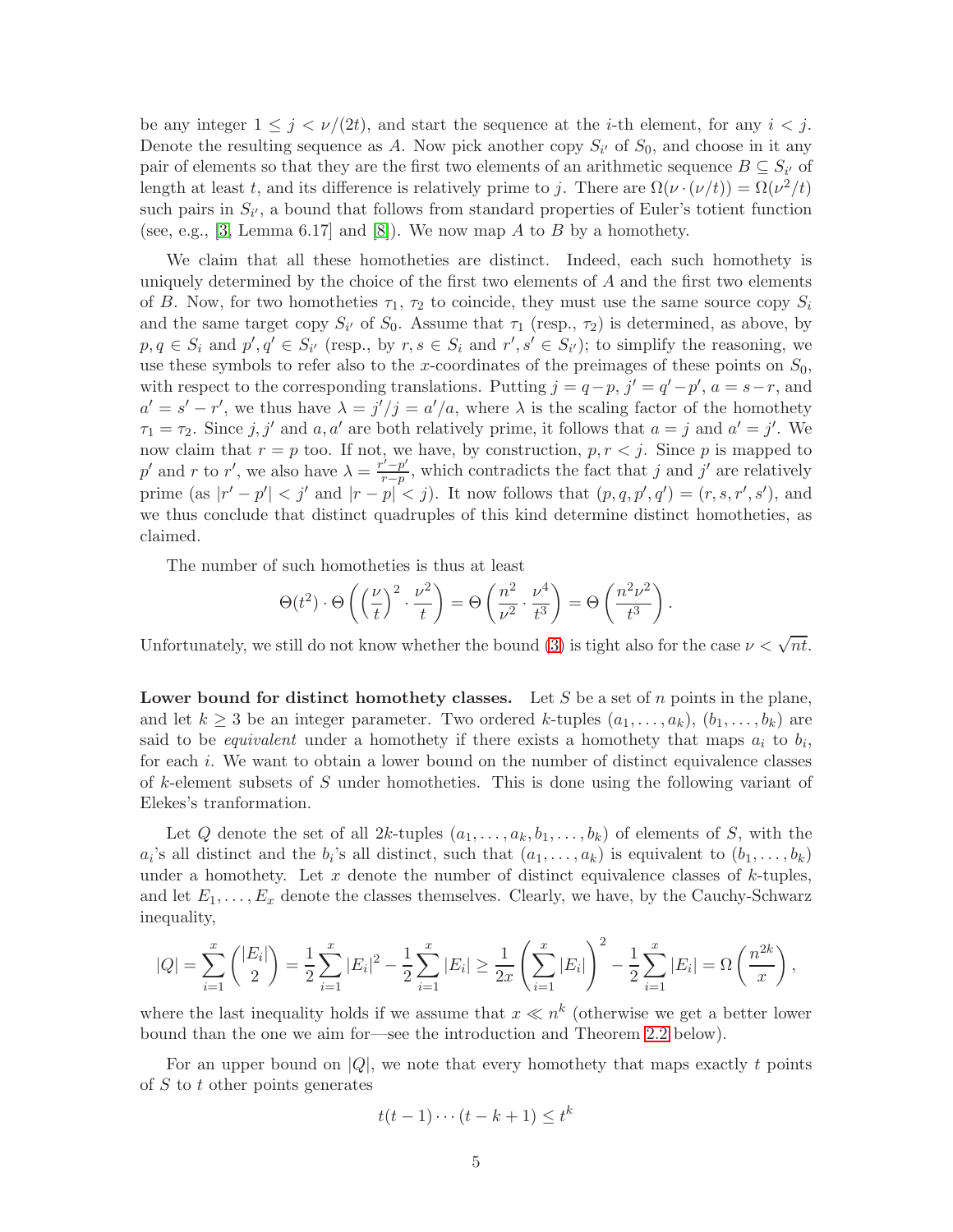elements of Q, and we thus have

$$
|Q| \le \sum_{t \ge k} t^k M_t = O\left(k^k M_{\ge k} + \sum_{t \ge k+1} t^{k-1} M_{\ge t}\right),
$$

where  $M_t$  (resp.,  $M_{\geq t}$ ) is the number of homotheties that map exactly t (resp., at least t) points of S to other points of S.

Using the upper bound [\(3\)](#page-3-2) on  $M_{\geq t}$ , we have

$$
|Q| = O\left(k^k \left(\frac{n^3}{k^2} + \frac{n^2 \nu^2}{k^3}\right) + \sum_{t \ge k+1} t^{k-1} \left(\frac{n^3}{t^2} + \frac{n^2 \nu^2}{t^3}\right)\right)
$$
  
= 
$$
O\left(n^3 k^{k-2} + n^2 \nu^2 k^{k-3} + \sum_{t \ge k+1} \left(n^3 t^{k-3} + n^2 \nu^2 t^{k-4}\right)\right).
$$

For  $k = 3$  the sum is  $O(n^4 + n^2 \nu^2 \log n)$ . Combining this with the lower bound  $|Q| =$  $\Omega(n^6/x)$ , we obtain

$$
x = \begin{cases} \Omega(n^2) & \text{if } \nu = O(n/\sqrt{\log n})\\ \Omega\left(\frac{n^4}{\nu^2 \log n}\right) & \text{otherwise.} \end{cases}
$$

The situation is simpler for larger values of  $k$ , in which case we have

<span id="page-5-0"></span>
$$
|Q| = O(n^{k+1} + n^{k-1}\nu^2) = O(n^{k+1}),
$$

implying that  $x = \Omega(n^{k-1})$ . That is, we have:

Theorem 2.2 *The number of distinct equivalence classes of* k*-element subsets of a set* S *of n points in the plane, under homotheties, is*  $\Omega(n^{k-1})$  *for*  $k \geq 4$ *. For*  $k = 3$  *the lower bound depends on the maximum number*  $\nu$  *of points of* S *in any common line. It is*  $\Omega(n^2)$ *if*  $\nu = O(n/\sqrt{\log n})$ *, and is*  $\Omega\left(\frac{n^4}{\nu^2 \log n}\right)$  $\frac{n^4}{\nu^2 \log n}$ ) otherwise.

The theorem solves Problem 6.1 in Pach and Sharir [\[12\]](#page-9-2). As already noted, the bound is worst-case tight for  $k \geq 4$ , using a simple construction given in [\[12\]](#page-9-2); the previously best known lower bound was  $\Omega(n^{k-2})$  (see [\[12\]](#page-9-2) for the easy argument). For  $k=3$ , the bound is worst-case tight when  $\nu = O(n/\sqrt{\log n})$ . We leave it as an open problem to tighten the small remaining gap when  $\nu$  is larger.

**Joints.** A *joint* in L is a point (homothety) that is incident to at least three non-coplanar lines of L. By the preceding reasoning, if  $\tau$  is a homothety incident to the non-coplanar lines  $h_{p_i,q_i}$ ,  $i = 1, 2, 3$ , then  $p_1, p_2, p_3$  is a non-collinear triple, and so is the triple  $q_1, q_2, q_3$ , consisting of the respective images of  $p_1, p_2, p_3$  under  $\tau$ . The number of joints in L is  $O(|L|^{3/2}) = O(n^3)$  [\[6,](#page-9-10) [9,](#page-9-11) [13\]](#page-9-12). That is, there are at most  $O(n^3)$  homotheties that map at least three non-collinear points of  $S$  to other (non-collinear) points of  $S$ .

We mention this result because it does not depend on the parameter  $\nu(S)$ . Note that the bound in [\(3\)](#page-3-2) is  $O(n^3)$  only for  $\nu(S) = O(n^{1/2})$ . Another way to interpret this finding is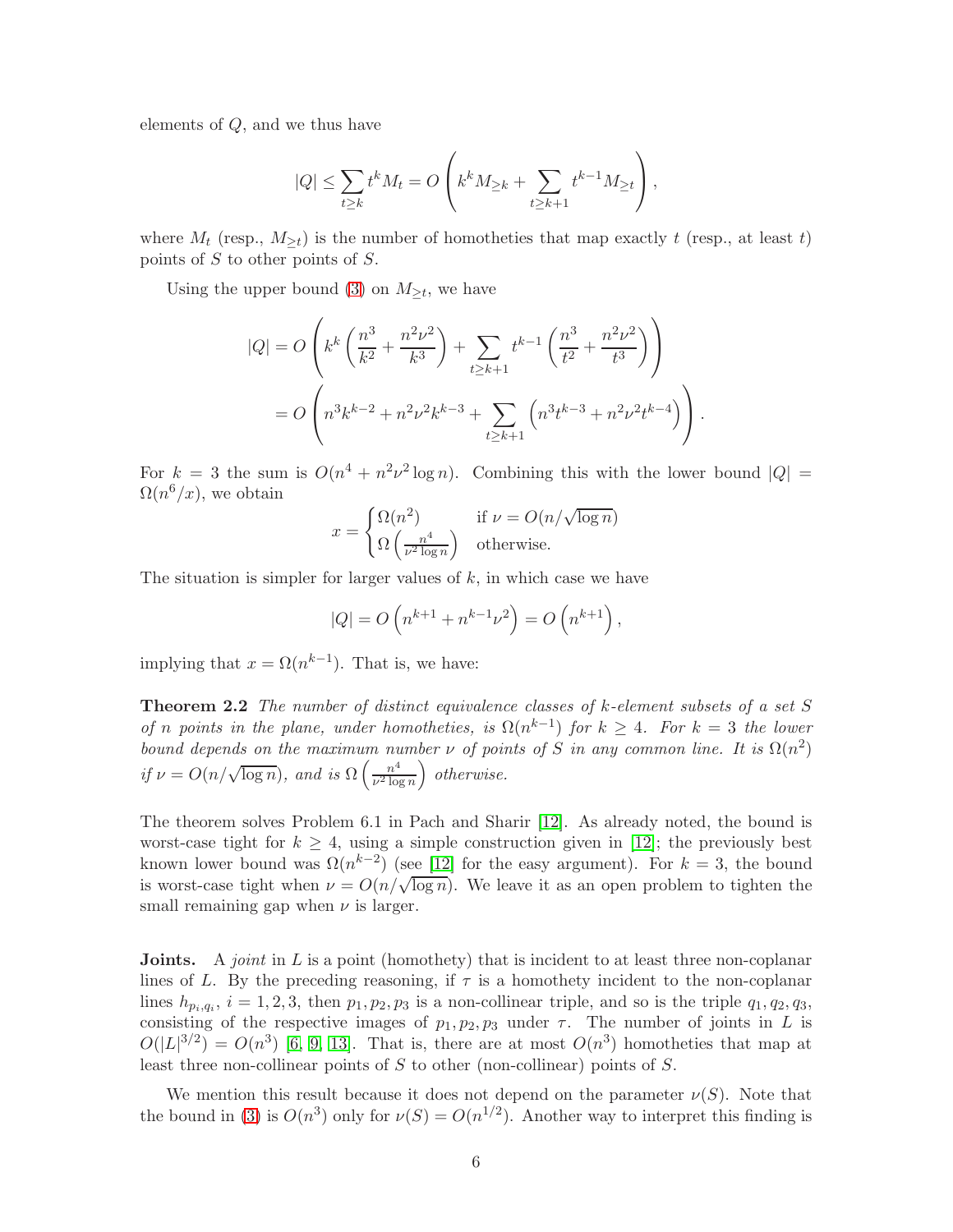that in order to get many t-rich homotheties we need  $S$  to contain many collinear points. Moreover, in the lower bound construction given above, all the homotheties that we construct map (at least t) collinear points of S to other collinear points, and no other point of  $S$  is mapped to a point of S. The observation concerning joints, as just given, indicates that this is indeed unavoidable—the number of homotheties that map at least one non-collinear triple in  $S$  to another such triple is much smaller.

#### 2.1 Homotheties in higher dimensions

Unlike the case of distinct distances (that is, of equivalence classes under rigid motions), Elekes's tranformation extends easily to higher dimensions in the case of homotheties. In  $\mathbb{R}^d$ , a homothety has  $d+1$  degrees of freedom, and can be represented by  $(\xi, t)$ , where  $t \in \mathbb{R}^+$ is the scaling factor and  $\xi \in \mathbb{R}^d$  is the translation vector. The locus  $h_{p,q}$  of homotheties (as points in  $\mathbb{R}^{d+1}$ ) that map a point p to another point q in  $\mathbb{R}^d$  is still a line, given by the system  $q = tp + \xi$  of d linear equations in  $d+1$  variables. Hence, the basic question that we face, analogous to the one studied in Theorem [2.1,](#page-3-0) is to estimate the number of incidences between points and lines in  $\mathbb{R}^{d+1}$ .

While much simpler than the corresponding transformation for rigid motions, this is far from being an easy problem, and it gets harder as d increases. So far the only known nearly tight bound for points and lines is in four dimensions (that is, for  $d = 3$ ), due to Sharir and Solomon [\[15\]](#page-10-2). For a set H of m points (homotheties in our case) and a set L of N lines (the  $n^2$  lines  $h_{p,q}$ , for  $p,q \in S$ , in our case), one has

<span id="page-6-0"></span>
$$
I(H,L) = O\left(2^{c\sqrt{\log m}}(m^{2/5}N^{4/5} + m) + m^{1/2}N^{1/2}q^{1/4} + m^{2/3}N^{1/3}s^{1/3} + N\right),\tag{4}
$$

for a suitable absolute constant c, provided that no 2-plane contains more than s lines of  $L$ and that no hyperplane or quadric contains more than  $q$  lines of  $L$ .

We will shortly use this bound to obtain an upper bound on the number of  $t$ -rich homotheties in a set S of n points in three dimensions, which is better than the one in  $(3)$ for  $t \ll n$  and for certain ranges of other parameters, discussed below. However, as it turns out, and perhaps surprisingly, this improved bound does not lead to an improved bound on the number of equivalence classes, under homotheties, of  $k$ -element subsets of  $S$ , for any  $k \geq 3$ . As we will show, the planar bounds, given in Theorem [2.2,](#page-5-0) are large enough, so that the improvement in the bound on the number of t-rich homotheties, an improvement that holds only when  $t \ll n$ , does not lead to a similar improvement in the number of equivalence classes.

Nevertheless, for the sake of its own interest, we proceed to bound the number of t-rich homotheties.

Lines contained in planes, hyperplanes, or quadrics. In order to apply the bound in  $(4)$ , we first proceed to understand the geometric structure of the parameters q and s in  $(4).$  $(4).$ 

For estimating s, we note that a 2-plane  $\pi$  is the intersection of two hyperplanes in  $\mathbb{R}^4$ ,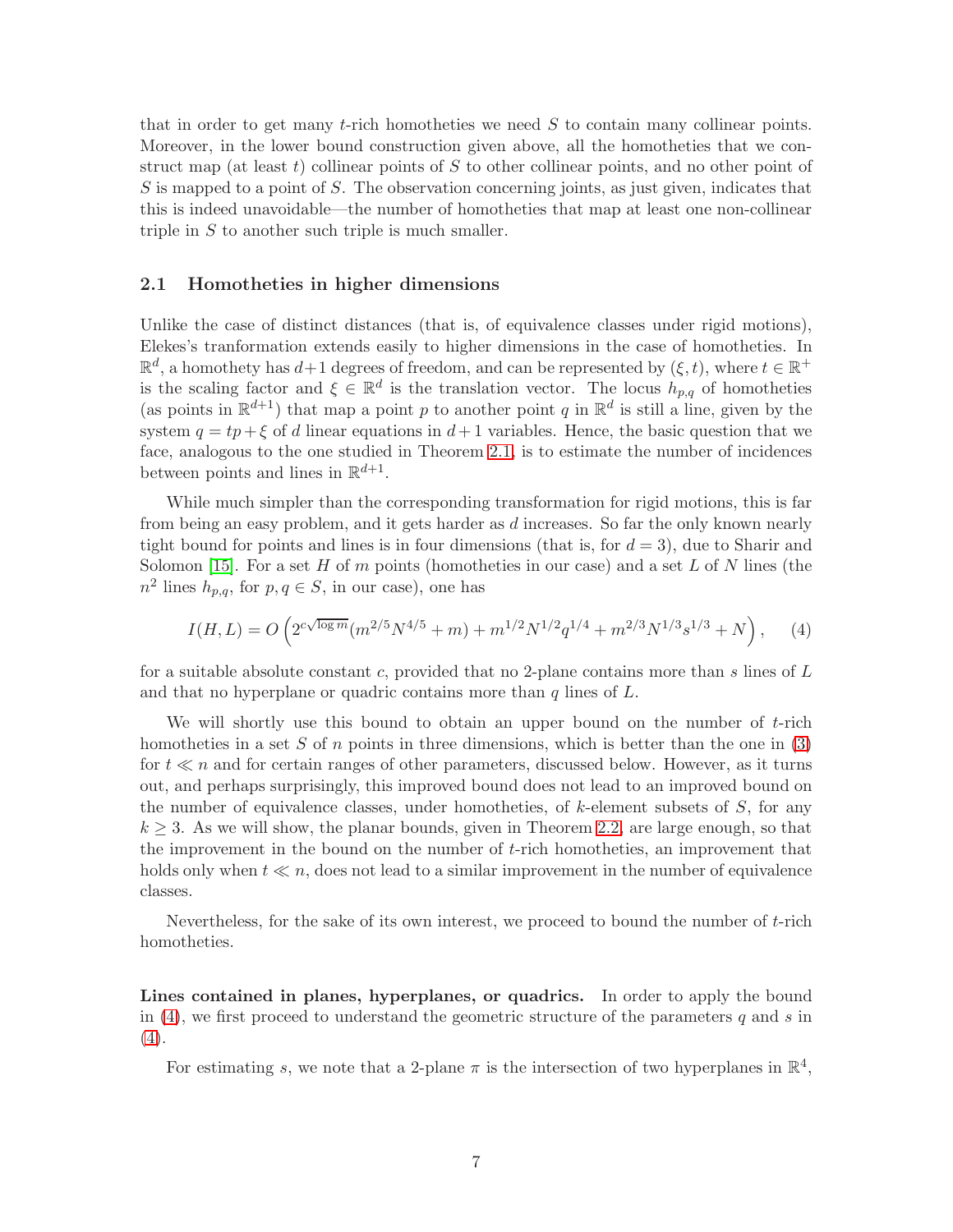given by equations of the form

$$
(\xi, t) \cdot (v_1, u_1) = c_1 (\xi, t) \cdot (v_2, u_2) = c_2,
$$

for suitable vectors  $v_1, v_2 \in \mathbb{R}^3$  and scalars  $u_1, u_2, c_1, c_2$ . For a line  $h_{p,q}$  to be contained in  $\pi$ , we must have

$$
(q - tp) \cdot v_1 + tu_1 = c_1
$$
  

$$
(q - tp) \cdot v_2 + tu_2 = c_2,
$$

for every t, meaning that p and q must lie in the respective parallel lines (in  $\mathbb{R}^3$ )

$$
q \cdot v_1 = c_1
$$
  
\n
$$
q \cdot v_2 = c_2
$$
, and  
\n
$$
p \cdot v_1 = u_1
$$
  
\n
$$
p \cdot v_2 = u_2
$$
.

As in the planar case, these lines need not be distinct, so  $s = \nu^2$ , where  $\nu = \nu(S)$  is the maximum size of a collinear subset of S.

For estimating  $q$ , a simplified variant of the analysis just given shows that the maximum number of lines  $h_{p,q}$  that lie in a common hyperplane is  $\mu^2$ , where  $\mu = \mu(S)$  is the maximum number of points of S that lie in a common plane (in  $\mathbb{R}^3$ ). The situation is more involved for quadrics. Let Q be a quadric, whose equation is given by  $(\xi, t, 1)A(\xi, t, 1)^T = 0$ , for a suitable  $5 \times 5$  symmetric matrix A. Then  $h_{p,q}$  is contained in Q if

$$
(q - tp, t, 1)A(q - tp, t, 1)^T = 0
$$

for every  $t$ . That is, we must have

$$
(q, 0, 1)A(q, 0, 1)T = 0
$$
  

$$
(p, -1, 0)A(p, -1, 0)T = 0
$$
  

$$
(p, -1, 0)A(q, 0, 1)T = 0.
$$

That is,  $p$  lies on a quadric  $Q_0$  in 3-space,  $q$  lies on another "similar" quadric (that has the same quadratic part as  $Q_0$ ), and p and q satisfy a bilinear equality induced by  $Q_0$  (the third equation given above). We can therefore bound, pessimistically, the number of lines  $h_{p,q}$  that lie on a quadric by  $\kappa^2$ , where  $\kappa = \kappa(S)$  is the maximum number of points of S that lie in a common quadric in 3-space (it looks like the actual bound should be smaller). That is, we have  $q \leq \max\{\mu^2, \kappa^2\}.$ 

Substituting the bounds on s and  $q$  in  $(4)$ , we get

$$
I(H,L) = O\left(2^{c\sqrt{\log m}}(m^{2/5}N^{4/5} + m) + m^{1/2}N^{1/2}(\mu^{1/2} + \kappa^{1/2}) + m^{2/3}N^{1/3}\nu^{2/3} + N\right).
$$

Arguing as above, with  $N = n^2$ , this implies that the number  $M_{\geq t}$  of t-rich homotheties satisfies

<span id="page-7-0"></span>
$$
M_{\geq t} = O\left(\frac{2^{O(\sqrt{\log n})}n^{8/3}}{t^{5/3}} + \frac{n^2(\mu + \kappa)}{t^2} + \frac{n^2\nu^2}{t^3} + \frac{n^2}{t}\right).
$$
(5)

Note that the first (resp., second) term in [\(5\)](#page-7-0) is smaller than the planar counterpat term  $O(n^3/t^2)$  in [\(3\)](#page-3-2) when  $t \ll n$  (resp., when  $\mu, \kappa \ll n$ ); the third and fourth terms in [\(5\)](#page-7-0) are the same as in [\(3\)](#page-3-2). That is, when  $t, \mu, \kappa \ll n$  we get a smaller bound on the number of t-rich homotheties in 3-space than we get in the plane.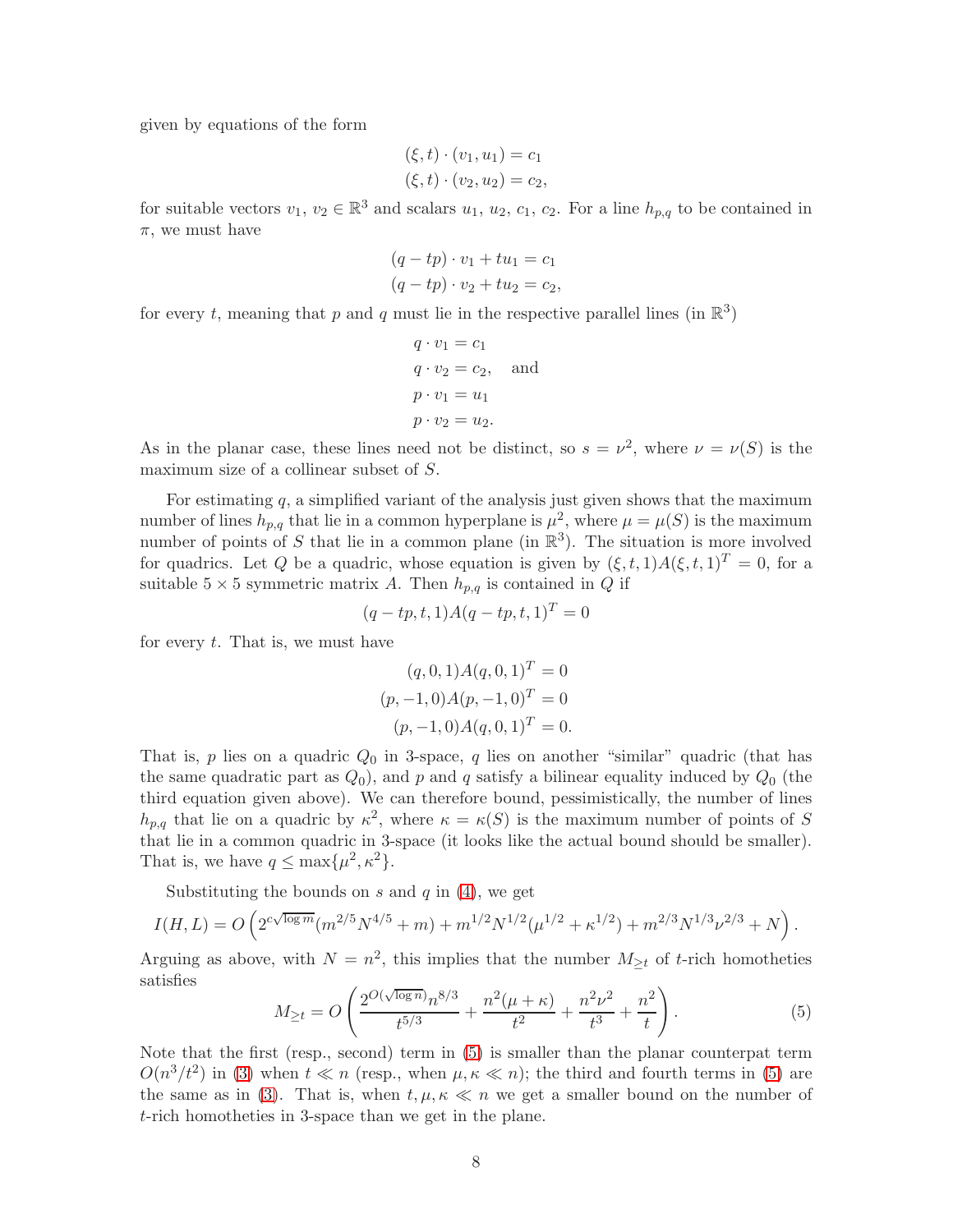Lower bound for distinct homothety classes. Let S be a set of n points in  $\mathbb{R}^3$ , and let  $k \geq 3$  be an integer parameter. As in the planar case, we estimate the number of distinct equivalence classes of  $k$ -element subsets of  $S$  under homotheties, via the set  $Q$  of all pairs of equivalent k-tuples. We have the same upper lower bound  $|Q| = \Omega(n^{2k}/x)$ , where x is the number of equivalence classes. For an upper bound on  $|Q|$ , we note, as before, that every homothety that maps exactly t points of S to t other points generates at most  $t^k$  elements of Q, implying that

$$
|Q| \leq \sum_{t \geq k} t^k M_t = O\left(k^k M_{\geq k} + \sum_{t \geq k+1} t^{k-1} M_{\geq t}\right),
$$

where  $M_t$  (resp.,  $M_{\geq t}$ ) is the number of homotheties that map exactly t (resp., at least t) points of S to other points of S. We could have used the upper bound [\(5\)](#page-7-0) on  $M_{\geq t}$  to estimate this expression, but, as can be easily verified, and as we have already forewarned, we do not get any improvement over the planar case. In fact, the bound is slightly worse because of the presence of the factor  $2^{O(\sqrt{\log n})}$  in [\(5\)](#page-7-0).

We can get the same lower bound as in the plane by first arguing that the upper bound in [\(3\)](#page-3-2) also holds in three (and in fact in any higher) dimensions. This is because a generic projection of the t-rich homotheties and of the lines  $h_{p,q}$  onto some generic 3-space has the properties that (i) incidences are preserved, (ii) no pair of lines and no pair of points (homotheties) have coinciding images, and (iii) no plane contains more than  $\nu^2$  lines. That genericity implies the first two properties is clear, and that it implies property (iii) requires a short and easy argument that we omit here.

Hence, using this reduction, we obtain that the lower bounds in Theorem [2.2](#page-5-0) hold in any dimension  $d \geq 3$  too. They are worst-case tight for  $k \geq 4$ , and are tight for  $k = 3$  when  $\nu = O(n/\sqrt{\log n}).$ 

Similarities. Going back to the plane, we remark that the case of similarities is also amenable to the technique of Elekes, which, in this case reduces the problem to incidence questions points and lines in the complex plane. Specifically, if we regard the real plane as the complex line  $\mathbb{C}$ , a similarity transformation in the plane is a linear transformation  $z \mapsto \xi z + \eta$ , for  $\xi, \eta \in \mathbb{C}$ , and vice versa. Indeed, multiplying by  $\xi$  represents rotation and scaling about the origin, and  $\eta$  is the subsequent translation vector. We thus represent similarities as points in  $\mathbb{C}^2$ . The locus  $h_{p,q}$  of all similarities that map p to q is the complex line  $p\xi + \eta = q$  in the  $\xi \eta$ -plane.

Using the extension of the Szemeret-Trotter incidence bound to the complex plane, due to Tôth  $[17]$  and to Zahl  $[18]$ , one can show, in a completely straightforward manner, that, for a set S of n points in the plane, the number of k-rich similarities (those that map at least k points of S to other points of S is  $O(n^4/k^3)$ , a bound already derived by Solymosi and Tardos [\[16\]](#page-10-1), using a different (more "elementary") technique, and also noted by Rudnev [\[14\]](#page-10-0). This is turn implies that the number of pairwise non-similar triangles determined by  $n$  points in the plane is  $\Omega(n^2/\log n)$ ; again, see [\[14,](#page-10-0) [16\]](#page-10-1). Exactly the same machinery can be used to derive lower bounds on the number of pairwise non-similar  $k$ -tuples determined by  $n$  points in the plane. Although they do not state it explicitly, the papers just cited could have also obtained this extension with their technique.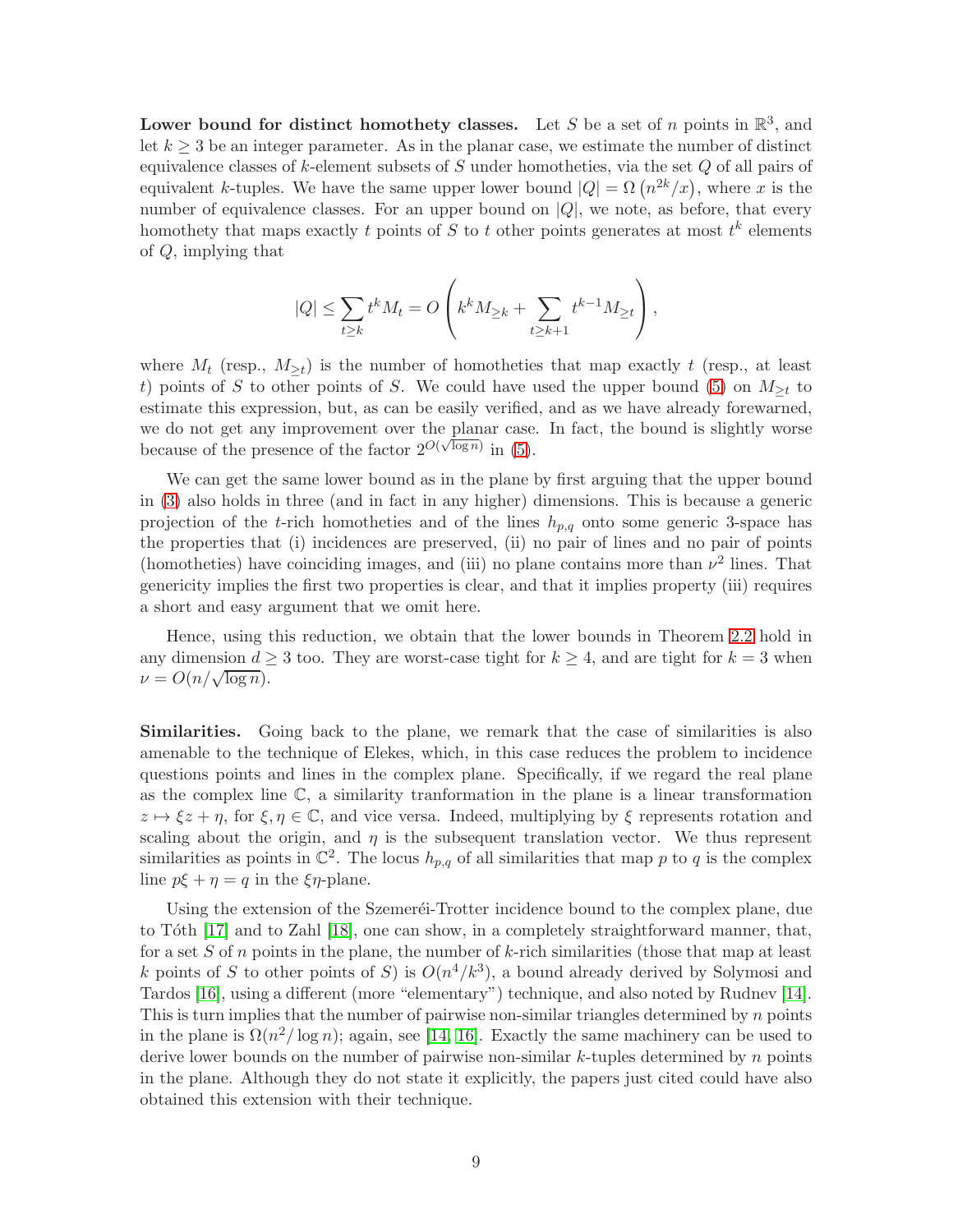A final note. The geometric and algebraic structure of homotheties is much simpler than that of rigid motions (and of similarities). It is therefore somewhat surprising that the new bounds derived in this note have not been obtained earlier, by a more "direct" geometric approach, such as in [\[16\]](#page-10-1). While the application of the algebraic machinery to homotheties, as presented in this paper, is interesting and pleasing (to us), we honestly have no idea whether it is indeed necessary, and leave it as an interesting open problem to come up with more "elementary" proofs.

### <span id="page-9-4"></span>References

- <span id="page-9-3"></span>[1] P. Brass, Combinatorial geometry problems in pattern recognition, *Discrete Comput. Geom.* 28 (2002), 495–510.
- <span id="page-9-8"></span>[2] P. Brass, W. Moser and J. Pach, *Research Problems in Discrete Geometry*, Springer Verlag, Heidelberg Berlin, 2005.
- <span id="page-9-6"></span>[3] H. Edelsbrunner, *Algorithms in Combinatorial Geometry*, Springer Verlag, Heidelberg, 1987.
- [4] G. Elekes and P. Erd˝os, Similar configurations and pseudo-grids, in *Intuitive Geome*try, K. Böröczky et al., editors, Colloq. Math. Soc. János Bolyai 63, North-Holland, Amsterdam, 1994, pp. 85–104.
- <span id="page-9-10"></span><span id="page-9-1"></span>[5] Gy. Elekes, H. Kaplan and M. Sharir, On lines, joints, and incidences in three dimensions, *J. Combinat. Theory, Ser. A* 118 (2011), 962–977.
- <span id="page-9-0"></span>[6] L. Guth and N. H. Katz, Algebraic methods in discrete analogs of the Kakeya problem, *Advances Math.* 225 (2010), 2828–2839. Also in [arXiv:0812.1043v](http://arxiv.org/abs/0812.1043)1.
- <span id="page-9-9"></span>[7] L. Guth and N. H. Katz, On the Erd˝os distinct distances problem in the plane, *Annals Math.* 181 (2015), 155–190. Also in [arXiv:1011.4105.](http://arxiv.org/abs/1011.4105)
- <span id="page-9-11"></span>[8] G. Hardy and E. Wright, *The Theory of Numbers*, 4th Ed., Oxford University Press, London, 1965.
- [9] H. Kaplan, M. Sharir and E. Shustin, On lines and joints, *Discrete Comput. Geom.* 44 (2010), 838–843. Also in [arXiv:0906.0558.](http://arxiv.org/abs/0906.0558)
- <span id="page-9-5"></span>[10] M. van Kreveld and M. de Berg, Finding squares and rectangles in sets of points, *BIT* 31 (1991), 202–219.
- <span id="page-9-7"></span>[11] M. Laczkovich and I. Ruzsa, The number of homnothetic subsets, in *Paul Erd˝os and His Mathematics* (Algorithms and Combinatorics, Vol. 14), Springer-Verlag, Berlin Heidelberg, 1997, pp. 294–302.
- <span id="page-9-2"></span>[12] J. Pach and M. Sharir, *Combinatorial Geometry and its Algorithmic Applications: The Alcal´a Lectures*, Math. Surveys and Monographs, Vol. 152, AMS Press, Providence, RI, 2009.
- <span id="page-9-12"></span>[13] R. Quilodrán, The joints problem in  $\mathbb{R}^n$ , *SIAM J. Discrete Math.* 23 (2010), 2211-2213. Also in [arXiv:0906.0555.](http://arxiv.org/abs/0906.0555)